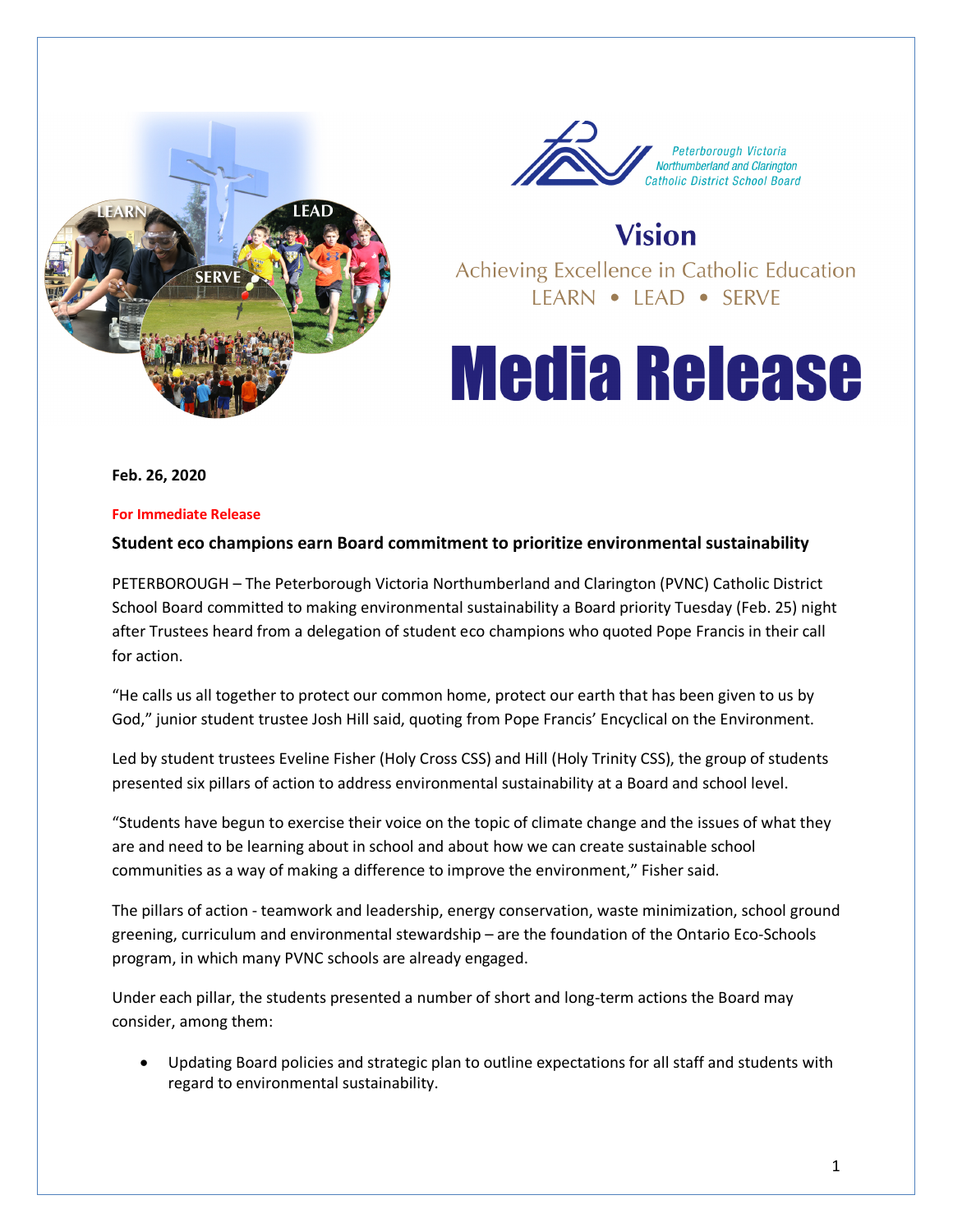- Prioritizing environmental education learning expectations in all schools by providing the necessary staff training to build capacity among teachers and leaders, ensuring that environmental topics in the current K-12 curriculum documents be taught and assessed for all students.
- Adopting the Eco-Schools program in all PVNC schools.
- Developing short and long-term environmental plans for the Board, creating a multi-disciplinary resource committee on the environment, and reporting to the Board of Trustees twice per year to assess the progress being made toward the established goals.
- Publicly challenging staff, students and families to become more ecologically conscious, to become engaged in the environmental education activities of their schools, and to be more actively involved in communal efforts to build a more ecologically sustainable world.

Director of Education Michael Nasello described the group of students as "deeply thoughtful, articulate and committed students" who are passionate advocates for the environment.

"I have been most impressed with these PVNC students," Nasello said. "I'm grateful for their presence and their work on behalf of all the 15,000 students at PVNC."

Jake Douglas, a Grade 12 St. Peter Catholic Secondary School student, spoke about the importance of youth action on climate change issues.

"(Eco anxiety) stems from uncertainty about the prosperity of our future as young people and from the disconnect between hearing about the climate crisis in the news and the inaction that we are seeing in those in power," Douglas said. "It can be addressed most effectively by taking action as we are today."

Following the students' presentation, Trustees approved the following:

- That the board declare its commitment to the urgency expressed in Pope Francis' Encyclical on the Environment and adopt a commitment to greater ecological sustainability in all of its educational, strategic, and corporate practices, AND;
- that the board review its Vision and Mission, Strategic Plan, and policies and procedures to ensure that environmental sustainability is given priority and that the six actions - teamwork and leadership, energy conservation, waste minimization, school ground greening, curriculum and environmental stewardship - are addressed, including roles and responsibilities for all stakeholders.

Board chairperson Michelle Griepsma praised the students, and told them their role as climate champions didn't end with Tuesday's presentation.

"This is a student-driven and student-led initiative and we are looking for your collective input and engagement at the school level. You are the champions here. It is your responsibility to go out and share that information with your fellow students," Griepsma urged.

## **Background/Timeline:**